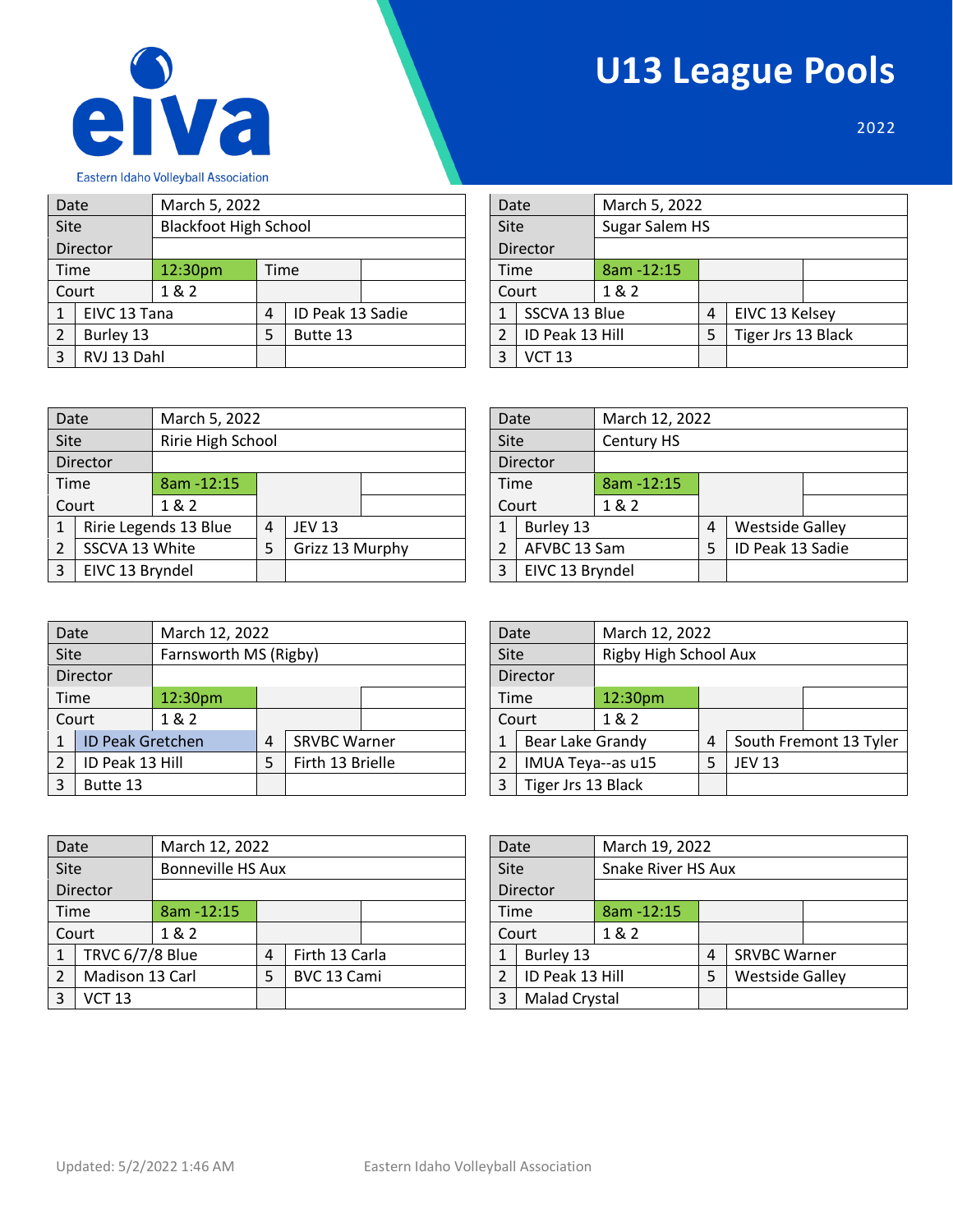| Date |               | March 19, 2022 |   |                 |  |  | Date           |                  | March 19, 2022         |   |                         |  |
|------|---------------|----------------|---|-----------------|--|--|----------------|------------------|------------------------|---|-------------------------|--|
| Site |               | Skyline HS Aux |   |                 |  |  | Site           |                  | Hillcrest HS           |   |                         |  |
|      | Director      |                |   |                 |  |  |                | Director         |                        |   |                         |  |
|      | Time          | 12:30pm        |   |                 |  |  |                | <b>Time</b>      | 8am - 12:15            |   |                         |  |
|      | Court         | 1 & 2          |   |                 |  |  |                | Court            | 1 & 2                  |   |                         |  |
|      | Bear Lake 13  |                | 4 | <b>VCT 13</b>   |  |  | 1              | ID Peak 13 Sadie |                        | 4 | <b>ID Peak Gretchen</b> |  |
|      | SSCVA 13 Blue |                | 5 | Grizz 13 Murphy |  |  | $\overline{2}$ | SSCVA 13 White   |                        | 5 | Bear Lake Grandy        |  |
|      | Butte 13      |                |   |                 |  |  | 3              |                  | South Fremont 13 Tyler |   |                         |  |

| Date          |                  | March 19, 2022         |   |                         |  |
|---------------|------------------|------------------------|---|-------------------------|--|
| Site          |                  | <b>Hillcrest HS</b>    |   |                         |  |
|               | Director         |                        |   |                         |  |
| Time          |                  | 8am-12:15              |   |                         |  |
|               | Court            | 1&2                    |   |                         |  |
| 1             | ID Peak 13 Sadie |                        | 4 | <b>ID Peak Gretchen</b> |  |
| $\mathcal{P}$ | SSCVA 13 White   |                        |   | Bear Lake Grandy        |  |
| 3             |                  | South Fremont 13 Tyler |   |                         |  |

| Date |                 | March 26, 2022    |                |                     |             | Date |                  | April 2, 2022     |   |                 |                       |
|------|-----------------|-------------------|----------------|---------------------|-------------|------|------------------|-------------------|---|-----------------|-----------------------|
| Site |                 | <b>Madison HS</b> |                |                     | <b>Site</b> |      |                  | <b>Madison HS</b> |   |                 |                       |
|      | Director        |                   |                |                     | Director    |      |                  |                   |   |                 |                       |
|      | Time            | 12:30pm           |                |                     |             |      | Time             | 8am - 12:15       |   |                 |                       |
|      | Court           | 3 & 4             |                |                     |             |      | Court            | 3&4               |   |                 |                       |
|      | SSCVA 13 White  |                   | $\overline{4}$ | <b>SRVBC Warner</b> |             |      | SSCVA 13 White   |                   | 4 |                 | Ririe Legends 13 Blue |
| 2    | Butte 13        |                   | 5              | AFVBC 13 Sam        |             |      | <b>IMUA Teya</b> |                   | 5 | EIVC 13 Bryndel |                       |
| 3    | Madison 13 Carl |                   |                |                     |             |      | Firth 13 Brielle |                   |   |                 |                       |
|      |                 |                   |                |                     |             |      |                  |                   |   |                 |                       |

| Date |                  | April 2, 2022     |   |                 |                       |
|------|------------------|-------------------|---|-----------------|-----------------------|
| Site |                  | <b>Madison HS</b> |   |                 |                       |
|      | <b>Director</b>  |                   |   |                 |                       |
| Time |                  | 8am-12:15         |   |                 |                       |
|      | Court            | 3 & 4             |   |                 |                       |
| 1    | SSCVA 13 White   |                   | 4 |                 | Ririe Legends 13 Blue |
| 2    | <b>IMUA Teya</b> |                   | 5 | EIVC 13 Bryndel |                       |
| 3    | Firth 13 Brielle |                   |   |                 |                       |
|      |                  |                   |   |                 |                       |

| Date           |                                            | April 2, 2022       |                |                    |                        |                                 | Date          | April 2, 2022 |                |                 |  |
|----------------|--------------------------------------------|---------------------|----------------|--------------------|------------------------|---------------------------------|---------------|---------------|----------------|-----------------|--|
| Site           |                                            | <b>Highland HS</b>  |                |                    |                        | Thunder Ridge HS<br><b>Site</b> |               |               |                |                 |  |
|                | Director                                   |                     |                |                    | Director               |                                 |               |               |                |                 |  |
|                | Time<br>8am - 12:15                        |                     | Time           |                    | 12:30pm                |                                 |               |               |                |                 |  |
|                | Court<br>3&4                               |                     |                | Court              | 1&2                    |                                 |               |               |                |                 |  |
| 1              |                                            | ID Peak 14 Gretchen | $\overline{4}$ | Firth 13 Carla     |                        |                                 | SSCVA 13 Blue |               | $\overline{4}$ | Grizz 13 Murphy |  |
| $\overline{2}$ | <b>ID Peak Bailee</b><br>EIVC 13 Tana<br>5 |                     | $\overline{2}$ | Tiger Jrs 13 Black |                        | 5                               | BVC 13 Drew   |               |                |                 |  |
| 3              | Minidoka 13                                |                     | 3              |                    | South Fremont 13 Tyler |                                 |               |               |                |                 |  |
|                |                                            |                     |                |                    |                        |                                 |               |               |                |                 |  |

| Date         |                    | April 2, 2022          |   |                 |  |  |  |  |  |
|--------------|--------------------|------------------------|---|-----------------|--|--|--|--|--|
| Site         |                    | Thunder Ridge HS       |   |                 |  |  |  |  |  |
|              | <b>Director</b>    |                        |   |                 |  |  |  |  |  |
| Time         |                    | 12:30pm                |   |                 |  |  |  |  |  |
|              | Court              | 1&2                    |   |                 |  |  |  |  |  |
| $\mathbf{1}$ | SSCVA 13 Blue      |                        | 4 | Grizz 13 Murphy |  |  |  |  |  |
| 2            | Tiger Jrs 13 Black |                        | 5 | BVC 13 Drew     |  |  |  |  |  |
| 3            |                    | South Fremont 13 Tyler |   |                 |  |  |  |  |  |
|              |                    |                        |   |                 |  |  |  |  |  |

|                          | Date                | April 9, 2022           |   |                  |       |          |                          | Date            | April 9, 2022 |   |                    |  |
|--------------------------|---------------------|-------------------------|---|------------------|-------|----------|--------------------------|-----------------|---------------|---|--------------------|--|
| <b>Site</b>              |                     | <b>American Falls</b>   |   |                  |       |          | Thunder Ridge HS<br>Site |                 |               |   |                    |  |
|                          | Director            |                         |   |                  |       | Director |                          |                 |               |   |                    |  |
|                          | Time                | 8am - 12:15             |   |                  |       |          | Time                     |                 | 8am - 12:15   |   |                    |  |
|                          | Court               | 1 & 2<br>Court          |   |                  | 1 & 2 |          |                          |                 |               |   |                    |  |
|                          | AFVBC 13 Sam        |                         | 4 | ID Peak 13 Sadie |       |          | 1                        | BVC 13 Drew     |               | 4 | <b>SRVBC Lee-</b>  |  |
| $\overline{\phantom{a}}$ |                     | Minidoka 13 on 14 in pm | 5 | Bear Lake Grandy |       |          | $\overline{2}$           | Madison 13 Carl |               | 5 | Tiger Jrs 13 Black |  |
| 3                        | <b>SRVBC Warner</b> |                         |   |                  |       |          | 3<br>EIVC 13 Bryndel     |                 |               |   |                    |  |
|                          |                     |                         |   |                  |       |          |                          |                 |               |   |                    |  |

| Date |                 | April 9, 2022          |                  |                   |  |  | Date                      |                      | April 9, 2022 |   |                        |  |  |
|------|-----------------|------------------------|------------------|-------------------|--|--|---------------------------|----------------------|---------------|---|------------------------|--|--|
| Site |                 |                        | Thunder Ridge HS |                   |  |  | Century HS<br><b>Site</b> |                      |               |   |                        |  |  |
|      | Director        |                        |                  |                   |  |  |                           | Director             |               |   |                        |  |  |
| Time |                 | 12:30pm                |                  |                   |  |  |                           | 12:30pm<br>Time      |               |   |                        |  |  |
|      | Court           | 1&2                    |                  |                   |  |  |                           | Court                | 1&2           |   |                        |  |  |
|      |                 | South Fremont 13 Tyler | 4                | <b>SRVBC Lee-</b> |  |  |                           | Bear Lake 13         |               | 4 | <b>Westside Galley</b> |  |  |
| 2    | ID Peak 13 Hill |                        | 5                | <b>VCT 13</b>     |  |  |                           | EIVC 13 Kelsey       |               | 5 | RVJ 13 Dahl            |  |  |
| 3    | TRVC 6/7/8 Blue |                        |                  |                   |  |  | 3                         | <b>Malad Crystal</b> |               |   |                        |  |  |

| Date         |                 | April 9, 2022    |   |                    |  |  |  |  |  |
|--------------|-----------------|------------------|---|--------------------|--|--|--|--|--|
| Site         |                 | Thunder Ridge HS |   |                    |  |  |  |  |  |
|              | <b>Director</b> |                  |   |                    |  |  |  |  |  |
| Time         |                 | 8am - 12:15      |   |                    |  |  |  |  |  |
|              | Court           | 1&2              |   |                    |  |  |  |  |  |
| $\mathbf{1}$ | BVC 13 Drew     |                  | 4 | <b>SRVBC Lee-</b>  |  |  |  |  |  |
| 2            | Madison 13 Carl |                  | 5 | Tiger Jrs 13 Black |  |  |  |  |  |
| 3            | EIVC 13 Bryndel |                  |   |                    |  |  |  |  |  |
|              |                 |                  |   |                    |  |  |  |  |  |

| Date              |                      | April 9, 2022 |   |                        |  |
|-------------------|----------------------|---------------|---|------------------------|--|
| Site              |                      | Century HS    |   |                        |  |
|                   | <b>Director</b>      |               |   |                        |  |
| Time              |                      | 12:30pm       |   |                        |  |
| Court             |                      | 1 & 2         |   |                        |  |
| Bear Lake 13<br>1 |                      |               | 4 | <b>Westside Galley</b> |  |
| 2                 | EIVC 13 Kelsey       |               | 5 | RVJ 13 Dahl            |  |
| 3                 | <b>Malad Crystal</b> |               |   |                        |  |
|                   |                      |               |   |                        |  |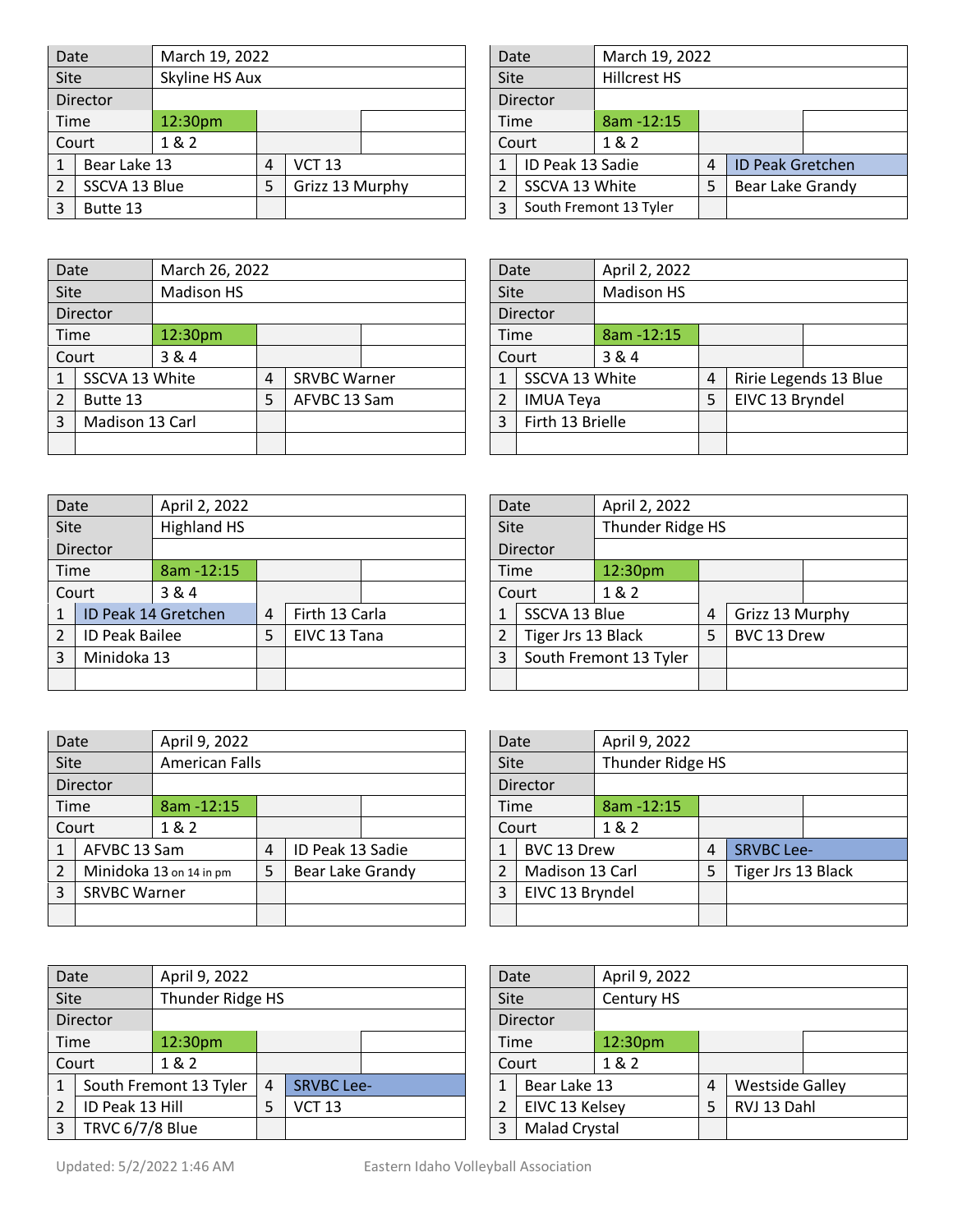| Date |                  |                            | April 16, 2022 |             |                   |  | Date                    |               | April 16, 2022  |   |               |  |
|------|------------------|----------------------------|----------------|-------------|-------------------|--|-------------------------|---------------|-----------------|---|---------------|--|
| Site |                  | <b>Ririe HS</b>            |                |             |                   |  | Jackson Hole HS<br>Site |               |                 |   |               |  |
|      | Director         |                            |                |             |                   |  | Director                |               |                 |   |               |  |
| Time |                  | $8am - 12:15$              |                |             |                   |  | Time                    |               | 12:30pm         |   |               |  |
|      | Court            | 1& 2                       |                |             |                   |  |                         | Court         | 1&2             |   |               |  |
| 1    | EIVC 13 Kelsey   |                            | 4              | BVC 13 Cami |                   |  |                         | <b>JEV 13</b> |                 | 4 | <b>VCT 13</b> |  |
| 2    | <b>IMUA Teya</b> | Ririe Legends 13 Blue<br>5 |                |             | <b>IMUA Nicki</b> |  |                         | 5             | TRVC 6/7/8 Blue |   |               |  |
| 3    | Crossfires       |                            |                | 3           | WY Wild           |  |                         |               |                 |   |               |  |

| Date           |                   | April 16, 2022  |   |                 |  |
|----------------|-------------------|-----------------|---|-----------------|--|
| Site           |                   | Jackson Hole HS |   |                 |  |
|                | <b>Director</b>   |                 |   |                 |  |
| Time           |                   | 12:30pm         |   |                 |  |
|                | Court             | 1 & 2           |   |                 |  |
| $\mathbf{1}$   | <b>JEV 13</b>     |                 | 4 | <b>VCT 13</b>   |  |
| $\overline{2}$ | <b>IMUA Nicki</b> |                 |   | TRVC 6/7/8 Blue |  |
| 3              | WY Wild           |                 |   |                 |  |

| Date |                  | April 23, 2022 |   |                  |  | Date |                  | April 23, 2022      |   |          |                        |  |
|------|------------------|----------------|---|------------------|--|------|------------------|---------------------|---|----------|------------------------|--|
| Site |                  | Snake River HS |   |                  |  | Site |                  | Snake River HS Aux  |   |          |                        |  |
|      | Director         |                |   |                  |  |      | Director         |                     |   |          |                        |  |
|      | Time             | $8am - 12:15$  |   |                  |  | Time |                  | 12:30 <sub>pm</sub> |   |          |                        |  |
|      | Court            | 1&2            |   |                  |  |      | Court            | 1&2                 |   |          |                        |  |
|      | EIVC 13 Bryndel  |                | 4 | Bear Lake Grandy |  |      | AFVBC 13 Sam     |                     | 4 | Butte 13 |                        |  |
|      | Pocatello Elite  |                | 5 | <b>SRVBC Lee</b> |  |      | Bear Lake 13     |                     | 5 |          | South Fremont 13 Tyler |  |
| 3    | Firth 13 Brielle |                |   |                  |  | 3    | <b>SRVBC Lee</b> |                     |   |          |                        |  |

| Date                         |              |         | April 23, 2022     |          |                        |  |  |  |  |  |
|------------------------------|--------------|---------|--------------------|----------|------------------------|--|--|--|--|--|
| Site                         |              |         | Snake River HS Aux |          |                        |  |  |  |  |  |
|                              | Director     |         |                    |          |                        |  |  |  |  |  |
| Time                         |              | 12:30pm |                    |          |                        |  |  |  |  |  |
|                              | Court        | 1 & 2   |                    |          |                        |  |  |  |  |  |
| AFVBC 13 Sam<br>$\mathbf{1}$ |              |         | 4                  | Butte 13 |                        |  |  |  |  |  |
| 2                            | Bear Lake 13 |         |                    |          | South Fremont 13 Tyler |  |  |  |  |  |
| <b>SRVBC Lee</b><br>3        |              |         |                    |          |                        |  |  |  |  |  |

| Date                     |                 | April 23, 2022 |                          |                      |                 |  | Date                 |                  | April 23, 2022 |                |                     |  |
|--------------------------|-----------------|----------------|--------------------------|----------------------|-----------------|--|----------------------|------------------|----------------|----------------|---------------------|--|
| Site                     |                 |                | <b>Bonneville HS Aux</b> |                      |                 |  | Rigby HS Aux<br>Site |                  |                |                |                     |  |
|                          | Director        |                |                          |                      |                 |  | Director             |                  |                |                |                     |  |
|                          | Time            | 12:30pm        |                          |                      |                 |  | Time                 |                  | $8am - 12:15$  |                |                     |  |
|                          | Court           | 1&2            |                          |                      |                 |  |                      | Court            | 1&2            |                |                     |  |
|                          | WY Wild         |                | 4                        | BVC 13 Cami          |                 |  |                      | <b>IMUA Teya</b> |                | $\overline{4}$ | ID Peak 13 Sadie    |  |
| $\overline{\mathcal{L}}$ | ID Peak 13 Hill |                | 5                        | <b>Malad Crystal</b> |                 |  |                      | SSCVA 13 Blue    |                | 5              | <b>SRVBC Warner</b> |  |
| 3                        | SSCVA 13 White  |                |                          | 3                    | Madison 13 Carl |  |                      |                  |                |                |                     |  |

|                      | April 23, 2022                                   |                                   |  |                                         |  |  |  |  |
|----------------------|--------------------------------------------------|-----------------------------------|--|-----------------------------------------|--|--|--|--|
|                      | <b>Rigby HS Aux</b>                              |                                   |  |                                         |  |  |  |  |
|                      |                                                  |                                   |  |                                         |  |  |  |  |
|                      | 8am-12:15                                        |                                   |  |                                         |  |  |  |  |
|                      | 1 & 2                                            |                                   |  |                                         |  |  |  |  |
|                      |                                                  | 4                                 |  |                                         |  |  |  |  |
|                      |                                                  | 5                                 |  |                                         |  |  |  |  |
| Madison 13 Carl<br>3 |                                                  |                                   |  |                                         |  |  |  |  |
|                      | Date<br>Site<br><b>Director</b><br>Time<br>Court | <b>IMUA Teya</b><br>SSCVA 13 Blue |  | ID Peak 13 Sadie<br><b>SRVBC Warner</b> |  |  |  |  |

| Date           |                 | April 23, 2022         |   |                |                       |               | Date                          |               | April 30, 2022      |   |                  |  |
|----------------|-----------------|------------------------|---|----------------|-----------------------|---------------|-------------------------------|---------------|---------------------|---|------------------|--|
| Site           |                 | Rigby MS               |   |                |                       |               | Snake River HS<br><b>Site</b> |               |                     |   |                  |  |
|                | Director        |                        |   |                |                       |               | Director                      |               |                     |   |                  |  |
| Time           |                 | 8am - 12:15            |   |                |                       | Time          |                               | $8am - 12:15$ |                     |   |                  |  |
|                | Court           | 1&2                    |   |                |                       |               |                               | Court         | 1&2                 |   |                  |  |
| 1              | BVC 13 Drew     |                        | 4 |                | Ririe Legends 13 Blue |               |                               |               | ID Peak 14 Gretchen | 4 | EIVC 13 Kelsey   |  |
| $\overline{2}$ | TRVC 6/7/8 Blue |                        | 5 | Firth 13 Carla |                       | $\mathcal{P}$ |                               | BVC 13 Cami   |                     |   | <b>SRVBC Lee</b> |  |
| 3              |                 | <b>Westside Galley</b> |   |                | 3                     | Minidoka 13   |                               |               |                     |   |                  |  |

| Date           |                  | April 30, 2022 |   |               |                  | Date                   |                 | April 30, 2022    |     |             |              |  |
|----------------|------------------|----------------|---|---------------|------------------|------------------------|-----------------|-------------------|-----|-------------|--------------|--|
| Site           |                  | Snake River HS |   |               |                  | Skyline HS Aux<br>Site |                 |                   |     |             |              |  |
|                | Director         |                |   |               |                  | Director               |                 |                   |     |             |              |  |
| <b>Time</b>    |                  | 12:30pm        |   |               | Time             |                        | 12:30pm         |                   |     |             |              |  |
|                | Court            | 1&2            |   |               |                  |                        |                 | Court             | 1&2 |             |              |  |
|                | Pocatello Elite  |                | 4 | SSCVA 13 Blue |                  |                        |                 | <b>IMUA Nicki</b> |     | 4           | Bear Lake 13 |  |
| $\overline{2}$ | Firth 13 Brielle |                | 5 |               | Bear Lake Grandy |                        | Grizz 13 Murphy |                   | 5   | BVC 13 Drew |              |  |
| 3              | Minidoka 13      |                |   |               |                  |                        | 3               | <b>JEV 13</b>     |     |             |              |  |

| Date             |                 | April 30, 2022        |   |                  |  |  |  |
|------------------|-----------------|-----------------------|---|------------------|--|--|--|
| Site             |                 | <b>Snake River HS</b> |   |                  |  |  |  |
|                  | <b>Director</b> |                       |   |                  |  |  |  |
| Time             |                 | 8am-12:15             |   |                  |  |  |  |
|                  | Court           | 1 & 2                 |   |                  |  |  |  |
| 1                |                 | ID Peak 14 Gretchen   | 4 | EIVC 13 Kelsey   |  |  |  |
| BVC 13 Cami<br>2 |                 |                       | 5 | <b>SRVBC Lee</b> |  |  |  |
| Minidoka 13<br>3 |                 |                       |   |                  |  |  |  |

| Date                 |                   | April 30, 2022 |                  |              |  |  |  |  |
|----------------------|-------------------|----------------|------------------|--------------|--|--|--|--|
| Site                 |                   | Skyline HS Aux |                  |              |  |  |  |  |
|                      | <b>Director</b>   |                |                  |              |  |  |  |  |
| Time                 |                   | 12:30pm        |                  |              |  |  |  |  |
|                      | Court             | 1 & 2          |                  |              |  |  |  |  |
| 1                    | <b>IMUA Nicki</b> |                | 4                | Bear Lake 13 |  |  |  |  |
| Grizz 13 Murphy<br>2 |                   |                | BVC 13 Drew<br>5 |              |  |  |  |  |
| <b>JEV 13</b><br>3   |                   |                |                  |              |  |  |  |  |
|                      |                   |                |                  |              |  |  |  |  |